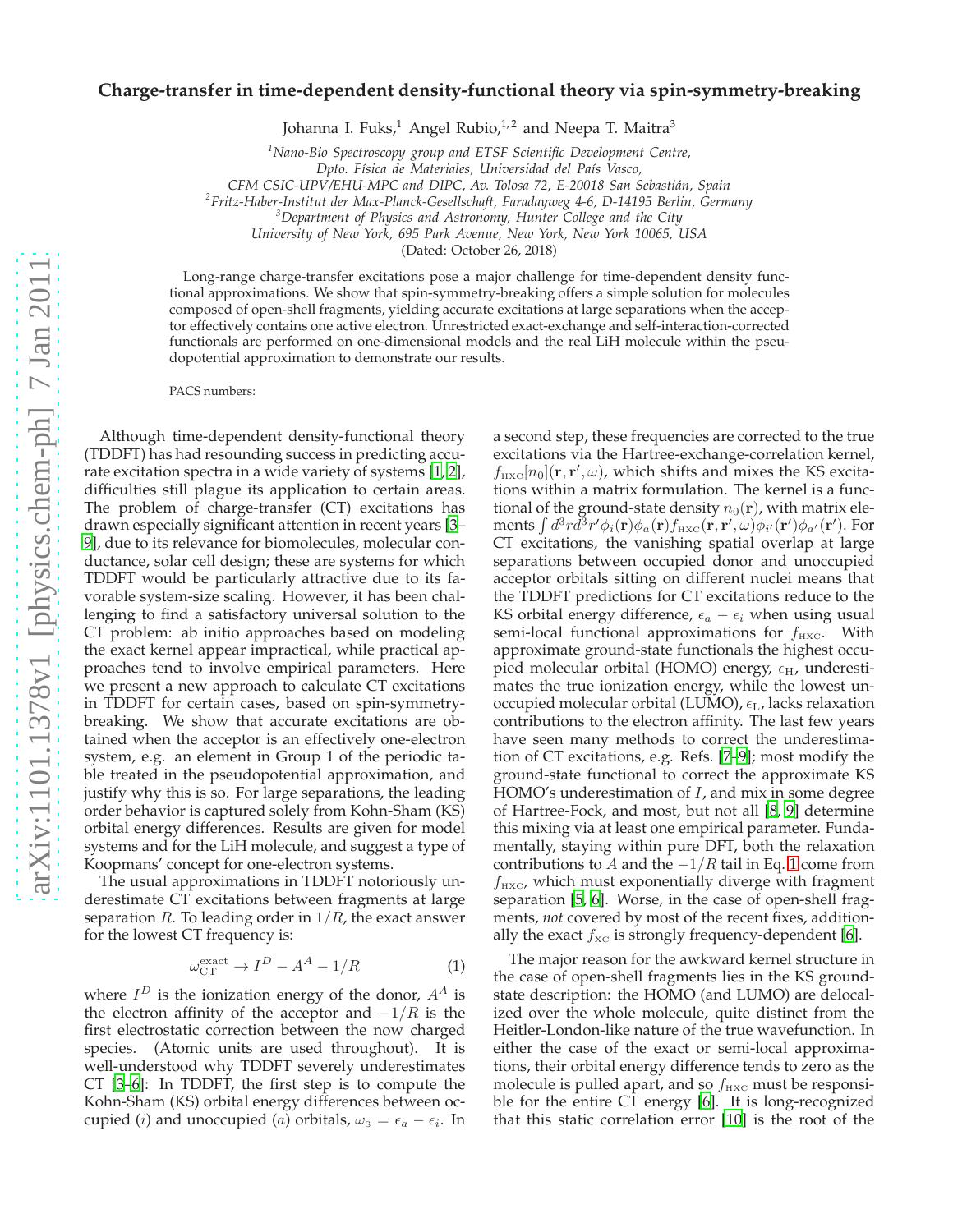problem of poor *ground-state* energies, studied extensively in molecules like  $H_2$  [\[11](#page-4-9)], and that a simple way out is to allow the system to break spin-symmetry. An unrestricted calculation with an approximate functional run on a diatomic molecule, leads, at a critical internuclear separation, to the spin-polarized solution obtaining the lowest ground-state energy. Albeit having incorrect spin-symmetry, accurate ground-state energies are achieved essentially because the KS description is rendered to have one electron on each atom.

Although less discussed, the same physics applies for heteroatomic molecules composed of open-shell fragments [\[12\]](#page-4-10), and suggests that symmetry-breaking could be a means to obtain its CT excitations. If the exact functional were used, the lowest-energy state remains correctly spin-unpolarized at any  $R$ , but at the cost of stark step and peak features in the bonding region, and strong-frequency-dependent structure in  $f_{\text{HXC}}$ , difficult for approximations to capture. If instead, correct spin-symmetry is imposed on any existing approximate density-functional, the ground-state displays unphysical fractional charges at large  $R$ , delocalized HOMO and LUMO orbitals, and again poor CT energies [\[6](#page-4-4), [12](#page-4-10)].

The following examples show that remarkably accurate CT excitations can indeed be obtained from TDDFT via spin-symmetry breaking when the acceptor contains effectively one active electron; for large enough separations, these are contained in simply the bare KS excitations. We present first one-dimensional models that enable us to compare with highly accurate numericallyexact solutions (computed using a Runge-Kutta differential equation solver as implemented in the octopus code [\[14\]](#page-4-11)), and to then analyze and understand in detail why the CT in symmetry-broken TDDFT is accurate via the underlying potentials. For the DFT calculations we study the exact-exchange (EXX) and local spin density approximation(LSD) [\[13\]](#page-4-12) with self-interaction correction (SIC). We shall see their correct long-range behavior yields the correct  $R$ -dependence at large separations. We stress that this long-rangedness must be combined with symmetry-breaking in order to get accurate CT excitations: restricted calculations using these functionals fail [\[15](#page-4-13)]. The functionals are implemented in octopus within the KLI approximation to OEP [\[16\]](#page-4-14). After studying the models, we then turn to the real LiH molecule. In our first model, the nuclear potentials are represented by short-range wells, at separation  $R$ :

<span id="page-1-1"></span>
$$
v_{\rm ext}(x) = -U^L / \cosh^2(x) - U^R / \cosh^2(x - R) , \quad (2)
$$

where the strengths  $U^L = 5.5$  au, and  $U^R = 6$ au. We place two electrons interacting soft-Coulombically via

<span id="page-1-2"></span>
$$
v_{\rm ee}(x, x') = 1/\sqrt{1 + (x - x')^2}.
$$
 (3)

into this heteroatomic molecule. The unrestricted KS calculation yields a spin-unpolarized solution until a separation of about  $R \sim 2.3$ a.u. (coinciding with an avoided crossing in the potential energy surfaces [\[12\]](#page-4-10))

where it begins to break symmetry: the eigenvalues for the up and down spin in the ground-state begin to separate and slowly approach those of the isolated wells as the molecule is pulled further apart and each electron settles in a different well. In contrast to Ref. [\[17](#page-4-15)], localization of orbitals is in fact achieved within KLI: for two electrons KLI is equivalent to full OEP, but even for systems of more than two electrons (not shown here) KLI yielded spin-polarized localized orbitals.

Figure [1](#page-1-0) plots the lowest orbital excitation energies of the model Eq. [\(2\)](#page-1-1)-[\(3\)](#page-1-2). The KS energy differences, especially those of EXX, capture the exact CT excitations throughout with remarkable accuracy!



<span id="page-1-0"></span>FIG. 1: Charge-transfer excitation energies for the model Eq. [\(2\)](#page-1-1)-[\(3\)](#page-1-2) using unrestricted SIC and EXX. The exact converge onto the asymptotic Eq. [1](#page-0-0) (solid blue lines) soon after the symmetry-breaking point. (Color online)

Why this is so can be seen by studying the underlying KS potentials. Consider first the limit  $R \to \infty$ , where symmetry-breaking has placed, say, the spin-up(down) electron in the left(right) well in the ground state. The left well is the donor for the following discussion. Fig. [2](#page-2-0) plots the KS potential for the ↑-spin:

<span id="page-1-3"></span>
$$
v_{\text{S},\uparrow}[n_{\uparrow},n_{\downarrow}] = v_{\text{ext}}^{A} + v_{\text{ext}}^{D} + v_{\text{H}}[n_{\uparrow}] + v_{\text{H}}[n_{\downarrow}] + v_{\text{xc},\uparrow}[n_{\uparrow},n_{\downarrow}] \tag{4}
$$

and its components at a separation of  $R = 50$ a.u. In Eq. [4,](#page-1-3)  $v_{\text{ext}}^{A(D)}$  refers to the atomic acceptor(donor)  $\int d^3r'n(\mathbf{r}')/|\mathbf{r}-\mathbf{r}'|$  is the Hartree potential generated by potential (i.e. the right(left) well), and  $v_H[n](\mathbf{r}) =$ density  $n(\mathbf{r})$ . As  $R \to \infty$ , in the vicinity of the donor  $v_{\text{c},\uparrow} = 0$  and  $v_{\text{x},\uparrow} = -v_{\text{H}}[n_{\uparrow}]$ , so  $v_{\text{s},\uparrow} = v_{\text{ext}}^D$ : the system is essentially a one-electron system in this limit and local excitations of the ↑-electron are, correctly, just excited states of the donor. In the vicinity of the acceptor, where only a ↓-electron lives,  $v_{\text{X},\uparrow} \to 0$  in the limit  $\bar{R} \to \infty$ , and

<span id="page-1-4"></span>
$$
v_{\mathrm{s},\uparrow}^{\infty}(\mathbf{r} \sim \mathrm{acceptor}) = v_{\mathrm{ext}}^A + v_{\mathrm{H}}[n_{\downarrow}] + v_{\mathrm{C},\uparrow}[n_{\uparrow},n_{\downarrow}]. \quad (5)
$$

The Hartree potential generated by the ↓-electron and a small correlation contribution (the two dips in the red curve) result in a net upward shift of  $v_{\text{ext}}$ : the unoccupied ↑-electron states living in the right-hand-well are shifted up in energy compared with those of the ↓ electron (i.e. those of  $v_{\text{ext}}$ ). An approximate *affinity* level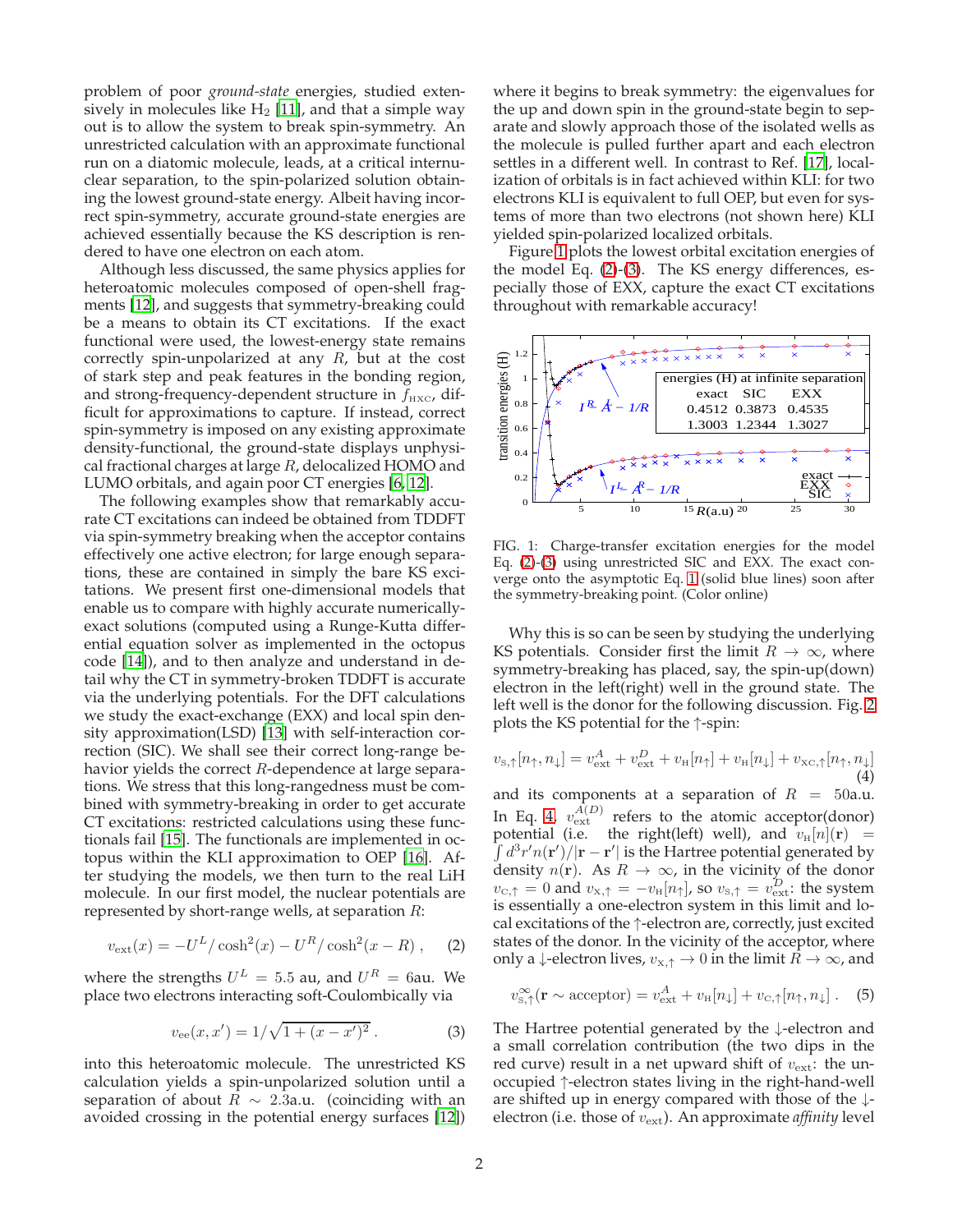is thereby induced in the right-hand-well. So the bare KS orbital energy-differences yield accurate CT excitations: first, the HOMO for the ↑-electron is the lowest orbital in the left-hand-well, for which  $\epsilon_{\rm H} = -I^D$ , the exact ionization potential, due to Koopmans' theorem [\[18\]](#page-4-16), since both EXX and SIC are exact for one electron. Second, and more significantly, the LUMO approximates the affinity level of the right-hand-well,  $\epsilon_{\rm L} \approx -A^A$ , sensing the presence of the  $\downarrow$ -electron, i.e. Hartree-correlation relaxation contributions to the affinity are already incorporated at the bare KS level. We call this eigenstate of Eq. [5,](#page-1-4) and the corresponding state of  $v_{s,\downarrow}$ , for which entirely analogous analysis holds, the "induced affinity" levels of the right and left atoms respectively. In the limit of infinite separation, they converge onto the lowest state for the unoccupied spin of the isolated one-electron atom. A key point is that  $v_{s,\uparrow}$ and  $v_{s,\downarrow}$  are different: in any restricted calculation where these are the same, unoccupied levels are *excitations* (of the same N-electron system), not *affinities*.



<span id="page-2-0"></span>FIG. 2: The KS potential  $v_{s,\uparrow}$  (blue) and its components. (Color online).

How well does the induced affinity level approximate the true affinity generally? DFT theory tells us that the exact affinity of an N-electron atom is  $A(N) =$  $E(N)-E(N+1)=-\epsilon_H(N+1)$  where the middle expression is computed from total energy differences while the third expression is computed from the highest occupied KS eigenvalue of the relaxed  $(N+1)$ -electron system (see eg. [\[19\]](#page-4-17)). Let us then consider the KS potential of a twoelectron atom. Because the density is localized, an unrestricted calculation yields a spin-unpolarized result. Denoting the two-electron ground-state density  $n_2(\mathbf{r})$ ,

<span id="page-2-1"></span>
$$
v_{\rm s}[n_2] = v_{\rm ext} + v_{\rm H}[n_2/2] + v[n_2]
$$
 (6)

where  $v_{\text{ext}}$  is the nuclear potential and we have noted that, for exact exchange,  $v_x[n_2] = -v_\text{H}[n_2]/2 =$  $-v_H[n_2/2]$ . First, neglecting correlation, Eq. [6](#page-2-1) is very close to Eq. [5](#page-1-4) *if*  $n_2 \approx 2n_{\downarrow}$ , i.e. if, when a second electron is added to a well in which there is already one electron, there is little density relaxation. This is the case in the model example above, since the dominant part of the energy of the electrons is from the external potential. In such a case, Eqs. [5](#page-1-4) and [6](#page-2-1) then imply that the induced affinity level approximates the true affinity well. It will be a lower bound (i.e.  $|\epsilon_{L,\uparrow}| \leq |\epsilon_H(N=2)|$ ), because electron repulsion leads to  $v_{\text{H}}[n_2/2]$  being a little weaker than  $v_{\text{H}}[n_{\downarrow}]$ . This was borne out in all the EXX results of different models we considered. Correlation tends to raise the induced affinity, sometimes bringing it higher than the true affinity: certainly using LSD-SIC,  $v_{\text{c},\uparrow}[n_{\uparrow} = 0, n_{\downarrow} = n]$  forms a deeper negative well than  $v[n_2]$ . Shortly we will discuss examples in which the density relaxation is important, so that  $n_2$  is not very close to  $2n_{\downarrow}$ , and there the affinity level is not such a good approximation to the true affinity; consequently the charge-transfer excitations are not as accurate.

The arguments above hold only for one-electron acceptors: if the acceptor already has an electron of the transferring spin in it, then excitations of that spin are the usual constant-number excitations of TDDFT, not approximate affinity levels. The donor however may contain any number of electrons: similar models that have, for example, three electrons in one well and one in another again showed excellent CT excitations from the former to the latter, under spin-symmetry-breaking.

We now extend the discussion following Eq. [4](#page-1-3) to the case of an N-electron donor and 1-electron acceptor, at finite but large separation. For ease of notation, assume again the acceptor carries a  $\downarrow$ -electron in the molecular ground state. First consider Eq. [4](#page-1-3) near the N-electron donor. For external (nuclear) potentials that decay Coulombically, the (*N*-electron),  $v_{s,\uparrow} \sim v_s^D + O(1/R^3)$ , where  $v_s^D$  is the KS potential of the donor atom. At the acceptor,  $v_{s,\uparrow} \sim v_{s,\uparrow}^{\infty} - 1/R + O(1/R^3)$  (noting that  $v_{\text{ext}}^D$  cancels  $v_{\text{H}}[n_\uparrow] \approx N^D/R$ , while  $v_{\text{x},\uparrow} \sim -1/R$ ). So, to leading order in *R*, for the  $\uparrow$ -electron,  $\epsilon_{\rm H} = \epsilon_{\rm H}^D$  and  $\epsilon_{\rm L} = \epsilon_{\rm L}^{\infty} - 1/R$  where  $\epsilon_{\rm L}^{\infty}$  is the induced affinity level of the acceptor in the infinite separation limit. Therefore,

$$
\omega_{\rm s} = \epsilon_{\rm L} - \epsilon_{\rm H} = \epsilon_{\rm L}^{\infty} - \epsilon_{\rm H}^D - 1/R \,, \tag{7}
$$

as in Eq. [1,](#page-0-0) with  $I^D \approx -\epsilon_H^D$  and  $A^A$  approximated by the induced affinity level. (For short-ranged potentials as in Eq. [2,](#page-1-1) the arguments lead instead to  $\epsilon_{\rm H} = \epsilon_{\rm H}^D + 1/R$ and  $\epsilon_{\text{L}} = \epsilon_{\text{L}}^{\infty}$ ). Therefore, a long-ranged exchangecorrelation as in EXX or SIC, once symmetry-broken, yields good CT excitations, from just its bare KS orbital energies, as a function of  $R$ , for large  $R$ . Note the importance of correct asymptotics of the functional used for correct R-dependence, as well as for accurate ionization potentials and induced affinities.

For an accurate CT asymptote the density relaxation upon the addition of an electron must be small. But even when density relaxation effects are significant, symmetry-breaking can still be useful as we now explain. In a practical sense, the infinite-separation limit itself is not so much a problem for TDDFT, because total ground-state energy differences computed from DFT [\[20](#page-4-18)] can often yield reliable values for I and A in Eq. [1.](#page-0-0) Rather it is intermediate but large distances that are the challenge, where CT energies deviate from the asymptotic formula Eq. [1.](#page-0-0) Our symmetry-breaking approach can capture these deviations, going beyond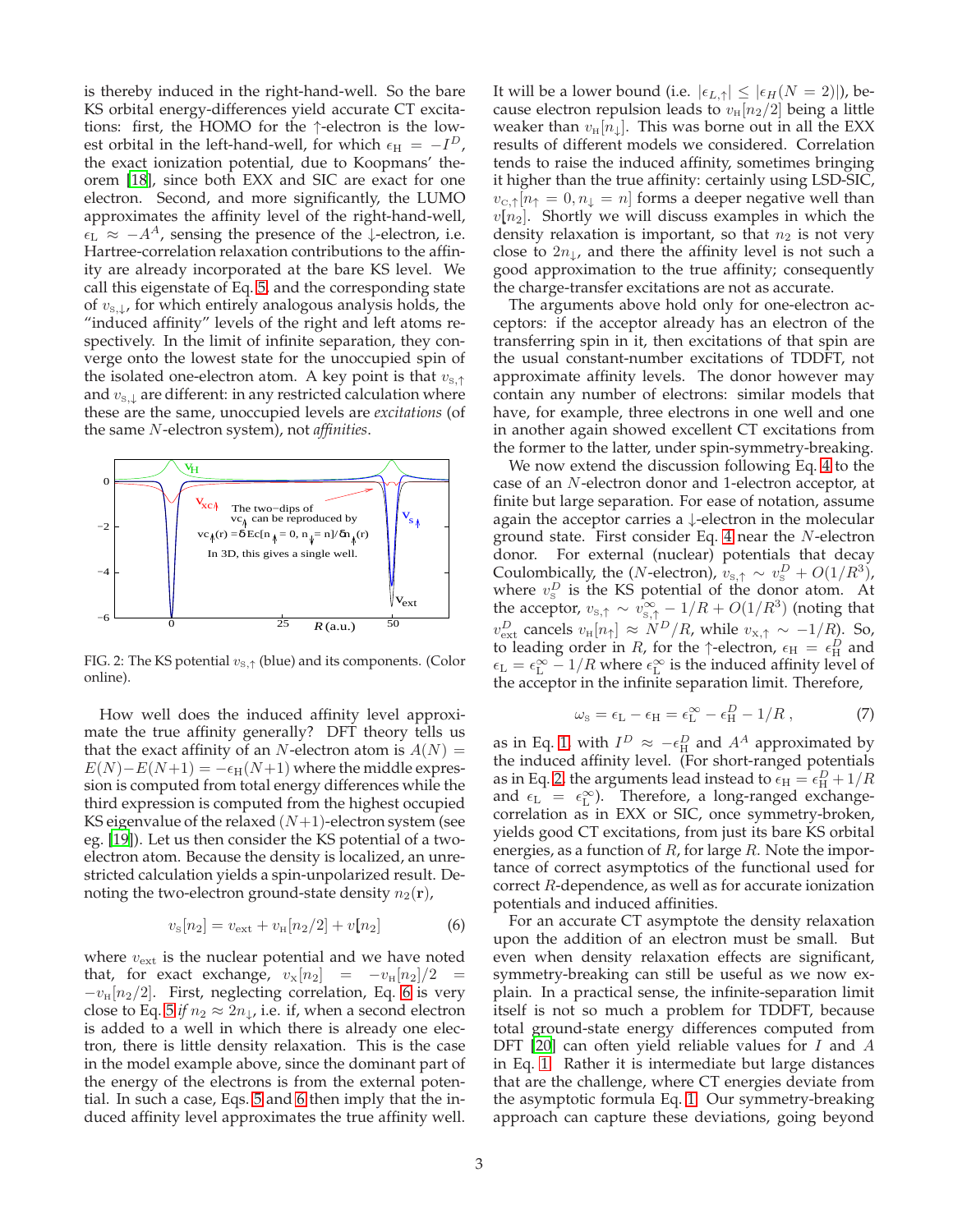Eq. [1.](#page-0-0) The procedure is to compute the (symmetrybroken) KS HOMO and LUMO energy difference, but, when density-relaxation is large, shift it by

<span id="page-3-1"></span>
$$
I^D - A^A - (\epsilon_{\rm L}^{\infty,A} - \epsilon_{\rm H}^D) \tag{8}
$$

where  $I$  and  $A$  are computed from total ground-state DFT energy differences. In this way, asymptotically, the curves approach Eq. [1](#page-0-0) accurately, but for intermediate to large distances, contain correct physical deviations from Eq. [1](#page-0-0) due to polarization. To illustrate this, we now consider soft-Coulomb nuclear wells:

<span id="page-3-2"></span>
$$
V_{\text{ext}} = -1/\sqrt{x^2 + a_L} - 1/\sqrt{(x - R)^2 + a_R} \qquad (9)
$$

and Fig. [3](#page-3-0) takes  $a_R = 0.7$  and  $a_L = 1.2$ . The more diffuse densities of these wells makes them more polarizable so deviations from Eq. [1](#page-0-0) are more evident, as shown in Fig. [3:](#page-3-0) at intermediate separations, the (exact) CT energies fall shy of the asymptotic Eq. [1,](#page-0-0) shown as the black curve, due to the local polarization of the CT state towards the positive charge at the other nucleus. After applying the shift of Eq. [8](#page-3-1) the unrestricted SIC results approach the exact results well, and capture this attractive shift; this holds also for CT in the other direction (not shown). (The blue curve is the asymptote for the unrestricted SIC prediction, but also shifted according to Eq. [8\)](#page-3-1).



<span id="page-3-0"></span>FIG. 3: CT from the left to the right well of model Eqs. [\(3\)](#page-1-2)- [\(9\)](#page-3-2). Exact:  $I^D = 0.6206H$  and  $A^A = 0.1199H$ . Unrestricted SIC:  $I^D = \epsilon_H^D = 0.6206$ H,  $A^A = 0.1355$ H, and  $\epsilon_L^{\infty, A} = 0.2183$ H. (Color online)

So far, we have discussed CT excitations obtained from bare KS excitations alone and argued why these work so well, as demonstrated by the model examples. The second step of TDDFT is to apply  $f_{\text{HXC}}$  to correct the KS excitations towards the exact ones; there are both "diagonal" terms which shift each KS excitation, as well as "off-diagonal" ones that mix them. For the systems so far discussed we expect both these effects are small, because (i) the diagonal term involves overlap of the occupied and unoccupied orbitals in the excitation, which vanish exponentially at large distances, and (ii) there is little mixing with other excitations in the system. Mixing and shifting of KS excitations will be important at small and intermediate distances, leading to further deviations from the asymptotic Eq. [1,](#page-0-0) especially for real molecules, given their higher density of states.

Turning now to a real molecule, LiH: Using a pseudopotential for the Li atom renders it an effectively oneelectron atom, and our method captures CT in both directions. In Fig. [4](#page-3-3) we plot the lowest potential energy surfaces of the LiH molecule, computed with unrestricted SIC, with the Troullier Martins pseudopotential coded in octopus [\[14](#page-4-11)], compared to the highly-accurate configuration-interaction (CI) calculations of Ref. [\[21](#page-4-19)]. The induced affinity level of H is 0.0726H while that computed from ground-state DFT energy-differences is 0.0264H, closer to the experimental (0.0277H), so we have applied the shift of Eq. [8](#page-3-1) for  $R \geq 12$ . As accurate energies are unavailable for CT from H to Li, we do not show this curve here. The excellent agreement of the unrestricted approach with CI can be contrasted with restricted SIC calculations, whose collapse at smaller  $R$  is due to the near-degeneracy of the HOMO and LUMO mentioned earlier; the latter leads to convergence difficulties for larger separations. The symmetry-broken SIC predicts the separation at which there is a crossing between the ionic curve and the Li(3s) curve very accurately, although it appears more as a direct crossing rather than an avoided one.



<span id="page-3-3"></span>FIG. 4: Potential energy surfaces of the LiH molecule. Even the (shifted) bare KS energy-differences of unrestricted SIC are close to the CI ones of Ref. [\[21](#page-4-19)]. (Color online)

In summary, we have shown that symmetry-breaking is a simple non-empirical way to obtain CT excitations from KS orbital energies alone, for acceptors that contain effectively one electron, and explained why. Strikingly good results were obtained for model systems as well as for real molecule LiH and further studies are underway. Applying the TDDFT kernel should improve the accuracy at intermediate distances, capturing mixing of CT and local excitations, while these  $f_{\text{HXC}}$  corrections will vanish asymptotically.

Conceptually, the observation that for one-electron systems, the levels of the unoccupied spin approximate affinity levels can be interpreted in an extended Koopmans' sense. Koopman's theorem in DFT states that  $I = -\epsilon_H$  exactly, while generalized Koopman's theorem applies to Hartree-Fock where  $I \approx -\epsilon_H^{\rm HF}$  and  $A \approx -\epsilon_L^{\rm HF}$ , leading to the use of hybrid functionals for CT, men-